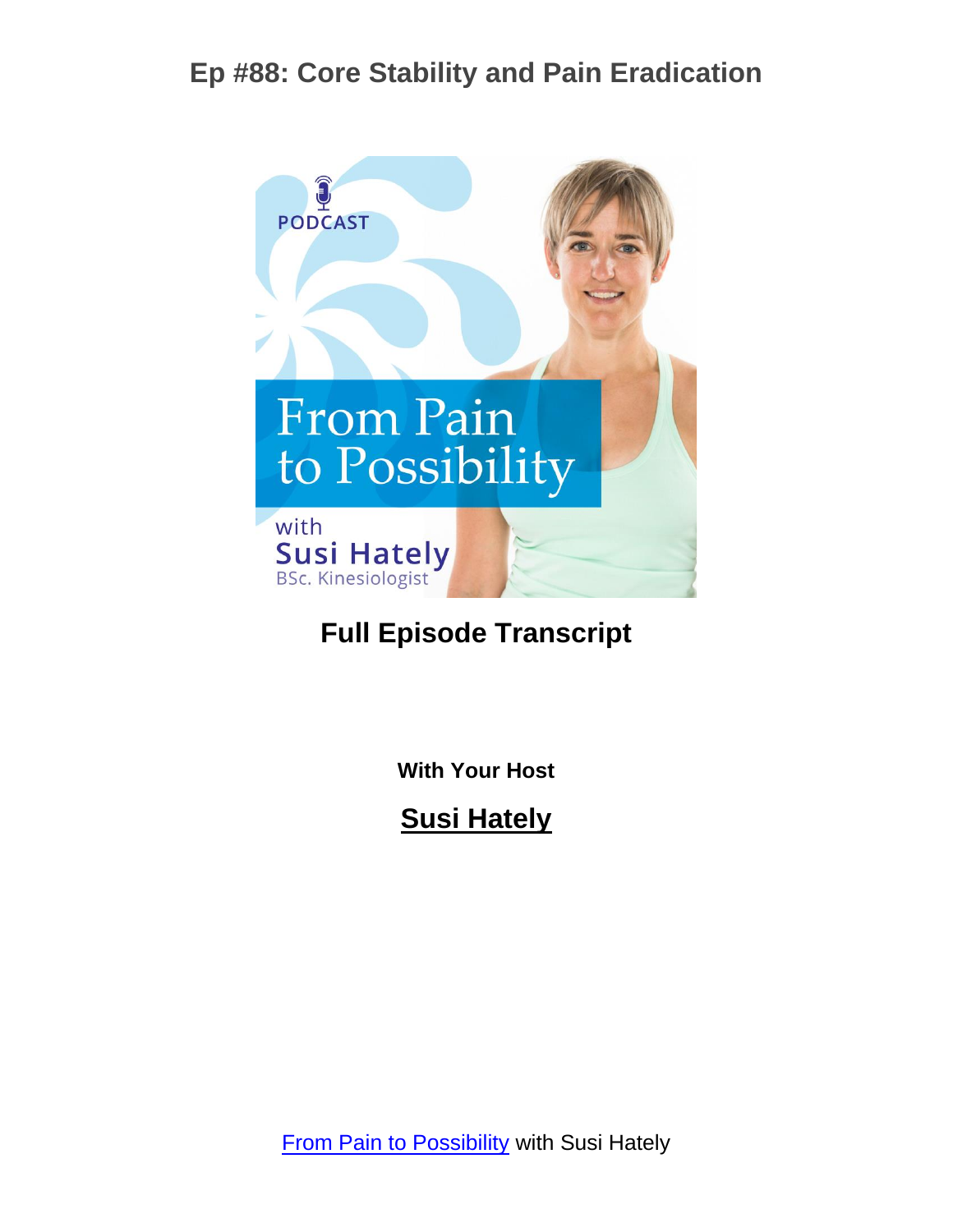**Male Announcer:** You're listening to *From Pain to Possibility* with Susi Hately. You will hear Susi's best ideas on how to reduce or even eradicate your pain and learn how to listen to your body when it whispers so you don't have to hear it scream. And now here's your host, Susi Hately.

Welcome back to From Pain to Possibility, this is Susi Hately. I am so glad that you're here for this episode. We're going to be digging into core stability and pain reduction and pain eradication.

And this episode was inspired by a session that I had with some trainees just last week where we started to get into core, and core training, and what actually comes up when you think about core? And what is the relationship between core stability and pain eradication or pain reduction?

So within this episode, what I start with are some questions about what core is. The relationship to what many people think about pain and core. And then I'll share how I work with the core and pain and what I see the relationship to be. So, super juicy episode. Let's get rolling.

When I posed the question to a group of my trainees, some new trainees, about what they think about when they think about core, here are some of the responses that they gave. Core is abdominal strength. Its stability, balance, center. Everything from the ribs to the knees. Six pack. I feel it comes from the feet. Strong abdominal muscles. Ab strength, abs container. Strength, stability, and balance. Stability. Pelvic floor. Lower back. Everything between the shoulders, hips, back, torso. It's the container.

How I responded to them was these are really great answers because they helped me track where they are at and what they believe core to be. They're also a little bit gushy. And by gushy, I mean what does balance actually mean? What does stability actually mean? What does the container mean? Or the center? What do those words actually mean?

Which then led me to the questions of well then why is being strong and stable beneficial? And can you have pain and be strong? Said yet another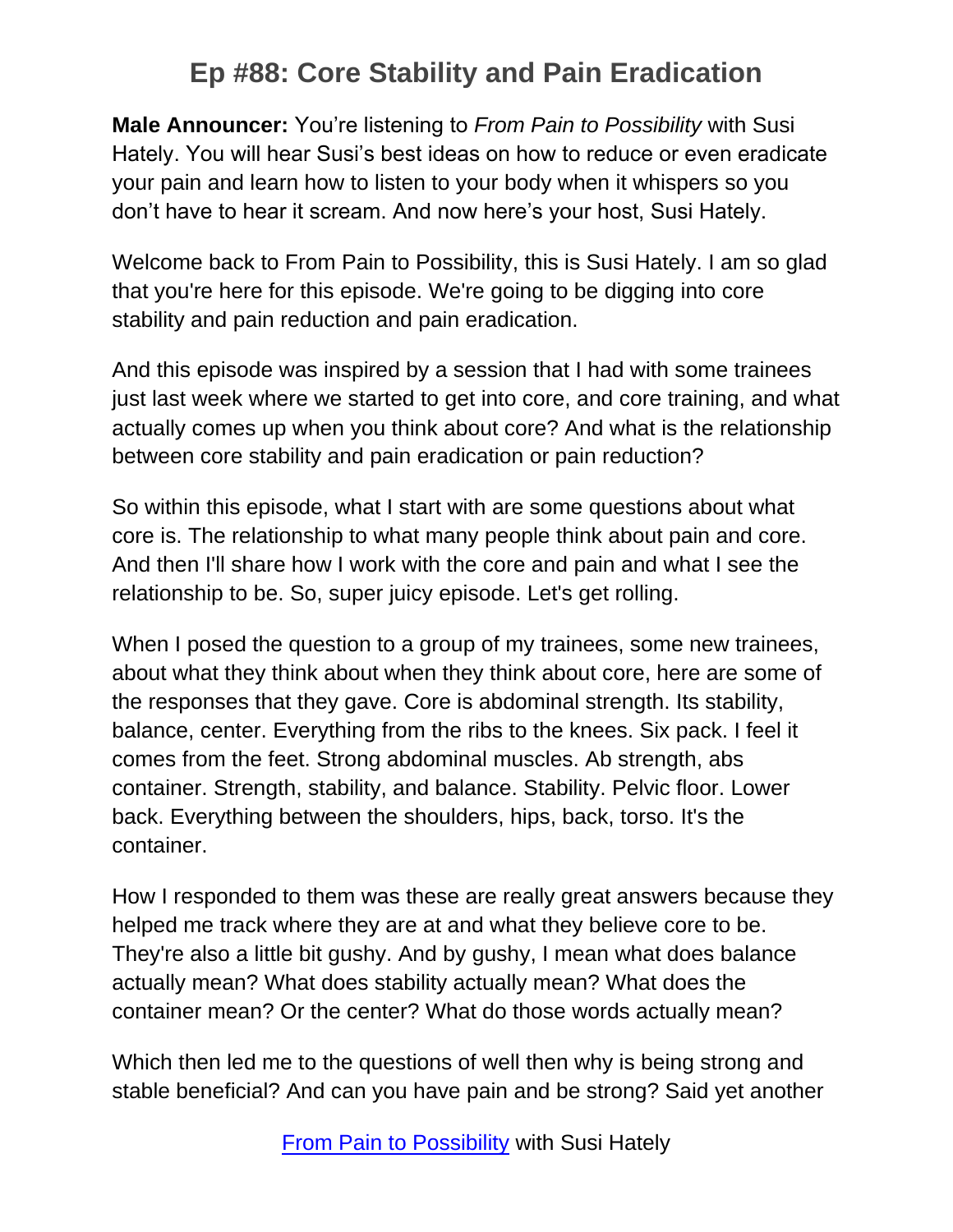way, are the constructs of pain and core separate entities where one does not impact the other? Can you have good core, for example, and have pain?

There are a lot of people who will say yes to that answer. A lot of people believe that core stability and pain are very separate things. Then one trainee piped up and said, "I used to lift a crap ton of weights, was super ripped and strong. And I had ingrained poor muscle patterns. And I had a lot of pain." Interesting conversations.

In the end of this conversation I summed it up with, there are many ways of recovery and rehabilitation. One of those ways is to not pay attention to pain and to simply get stronger so that you can live your life. You can "function" in daily life. You aren't comfortable and you can do life. You aren't comfortable and you can get back to work and back to your activities. You have something to measure, yep, there's pain there, and you can do those activities. So it's a both and scenario.

And then there's another way, and this other way resonates more with people who don't want to have pain, who don't want to "function" in daily life. They want to become more functional, and they innately know that their pain can reduce. They don't want to just have their "capacity" increase because they know that dealing with the pain is super depleting. It's draining them and in fact is dropping their capacity.

Instead, they want to reconnect, they want to reclaim. They want to get to know their body and their mind. And they see their pain not as something to ignore, but rather as a sign that something is up. Not that their tissue is damaged, because we know that those two aren't correlated. We know that pain and tissue damage are not correlated.

However, they know that pain is indicating that something thing is up. They innately know that something has to change and they just can't figure out how at this point. Yet they see their pain as significant, perhaps meaningful in some way. It's not something to be threatened by, but it is something to address.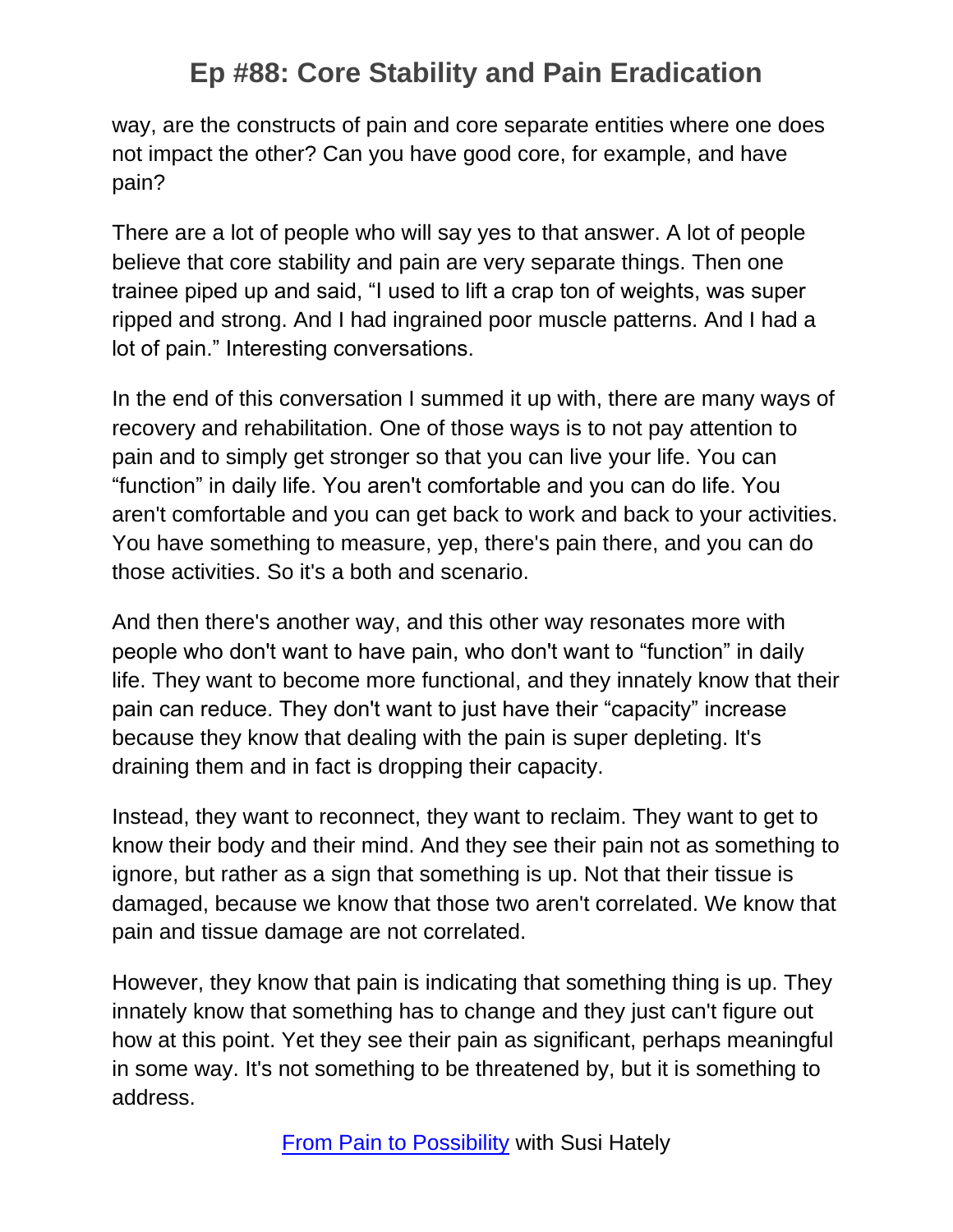And while we know that pain is interpreted in the brain, it doesn't mean that the brain is broken or that the brain needs to be fixed. They simply believe at their heart of hearts, deep in their core, in their blood, in their bones, in their breath that they don't have to and they don't want to live with pain.

So what does this have to do with core? Well, there's a common conversation out there, which is in order to increase core you really just need to add more load, add more challenge, add more speed, and then you will get better core.

However, for the people that I just spoke about, those ones who don't want to simply live with pain, those ones that don't want to simply increase their so-called "capacity," for them that common conversation about core which is add more load, add more challenge, add more speed, it just doesn't fit for them. It also doesn't fit for me.

For me, I see core and pain reduction very, very closely correlated. This is because I see that movement patterns and core stability are correlated. I also see that movement patterns and pain reduction are correlated. So because I focus in on how somebody moves, because I support people improving their neuromuscular dynamics, and because what I have seen happen is that when someone's neuromuscular patterns increase and improve, so does their core.

And I've also seen that as someone improves their neuromuscular patterns, i.e. reduces their compensation patterns, their pain reduces. Everything I do works on people's core, and results in a reduction of pain and their function improves.

Not only their body function, but their function in their daily life. Their ability to get back to sport, their ability to get back to hobbies, their ability to get back to work, their ability to get on with their life. Their pain goes down and their agility, and their variability, and variation in movement patterns improves.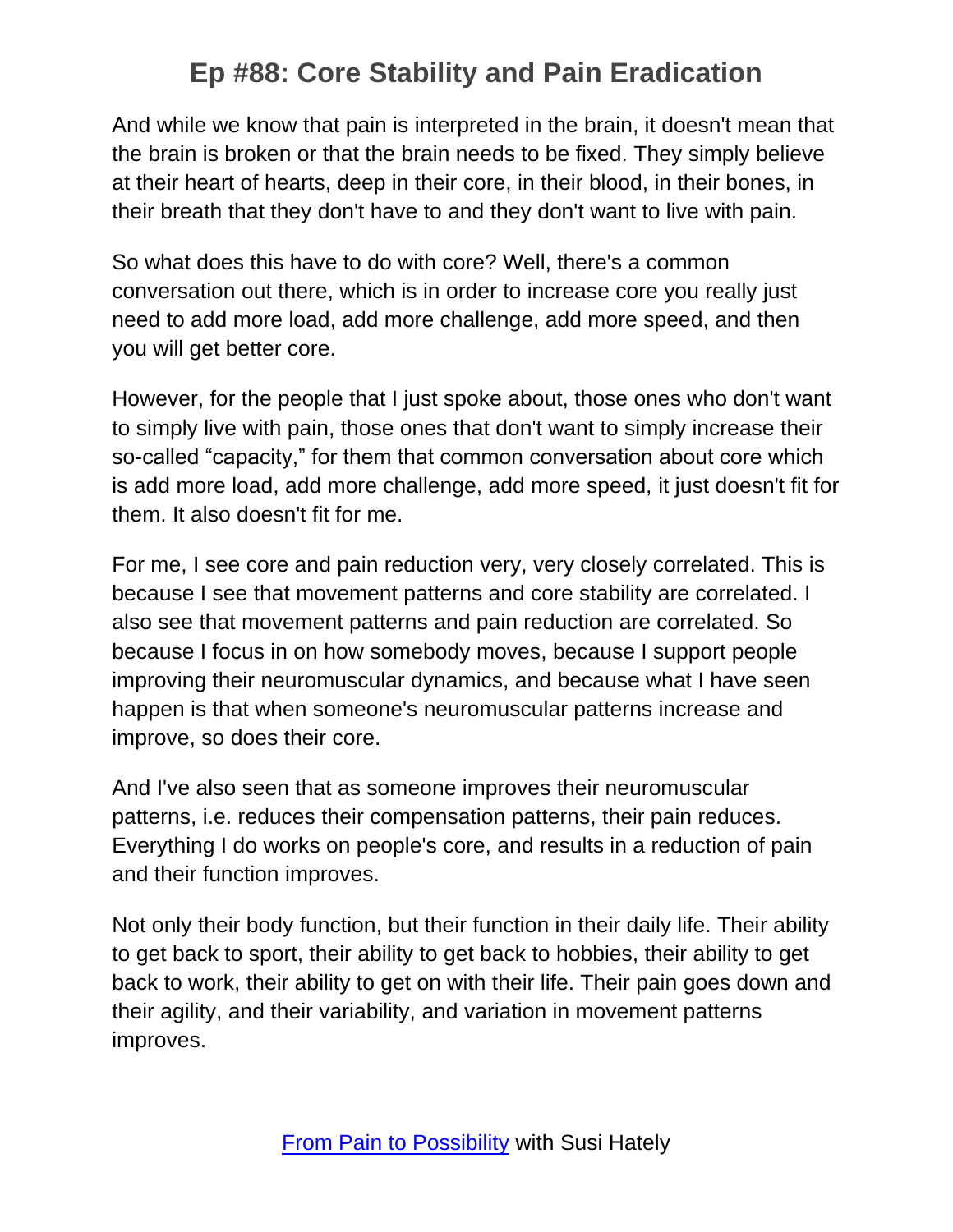They're able to move from fast to slow, slow to fast, stop, change directions, get down to the floor and back up again. They can stand on one leg, hop over a curb, balance. And then when something comes at them, like they're walking across the street and all of a sudden a car starts to speed up or a car doesn't see them, they can jump out of the way and be responsive.

They don't have to fear what's coming or brace or grip. Instead, they become lighter, they become more grounded. They almost float being less rigid and bracing less, holding their breath less. They become less concerned about their abdominal muscles, and more interested in how their body parts and segments are interacting and engaging with each other.

And they tune into what coordinated control is all about because they're tuning into themselves. How their body works, and the way that they move. They tune into the whispers, the ebb and the flow.

I see this all the time with my private clients. As they begin to improve their movement patterns, their pain reduces, their core improves, their whole nervous system settles down, they become more relaxed. They realize that the more they reduce compensation, the better their core stability. Because what they're ultimately creating in their core is responsiveness. This ability to ebb and flow. This ability to feel and to tune in.

So we'll take a pause for a moment and just touch on this word stability because stability is often together with the word core. Years ago, I read a definition of stability that I loved, which is that stability is the control and coordination over a range of motion. So how you move over a range of motion. How smooth is your movement over a range of motion?

So if you don't have great control and coordination over a small range of motion, the likelihood is pretty darn low to have it over a bigger range of motion. Nowhere in there is there rigidity or breath holding. Nowhere in there is there control with a capital C. In this case control is neuromuscular dynamics.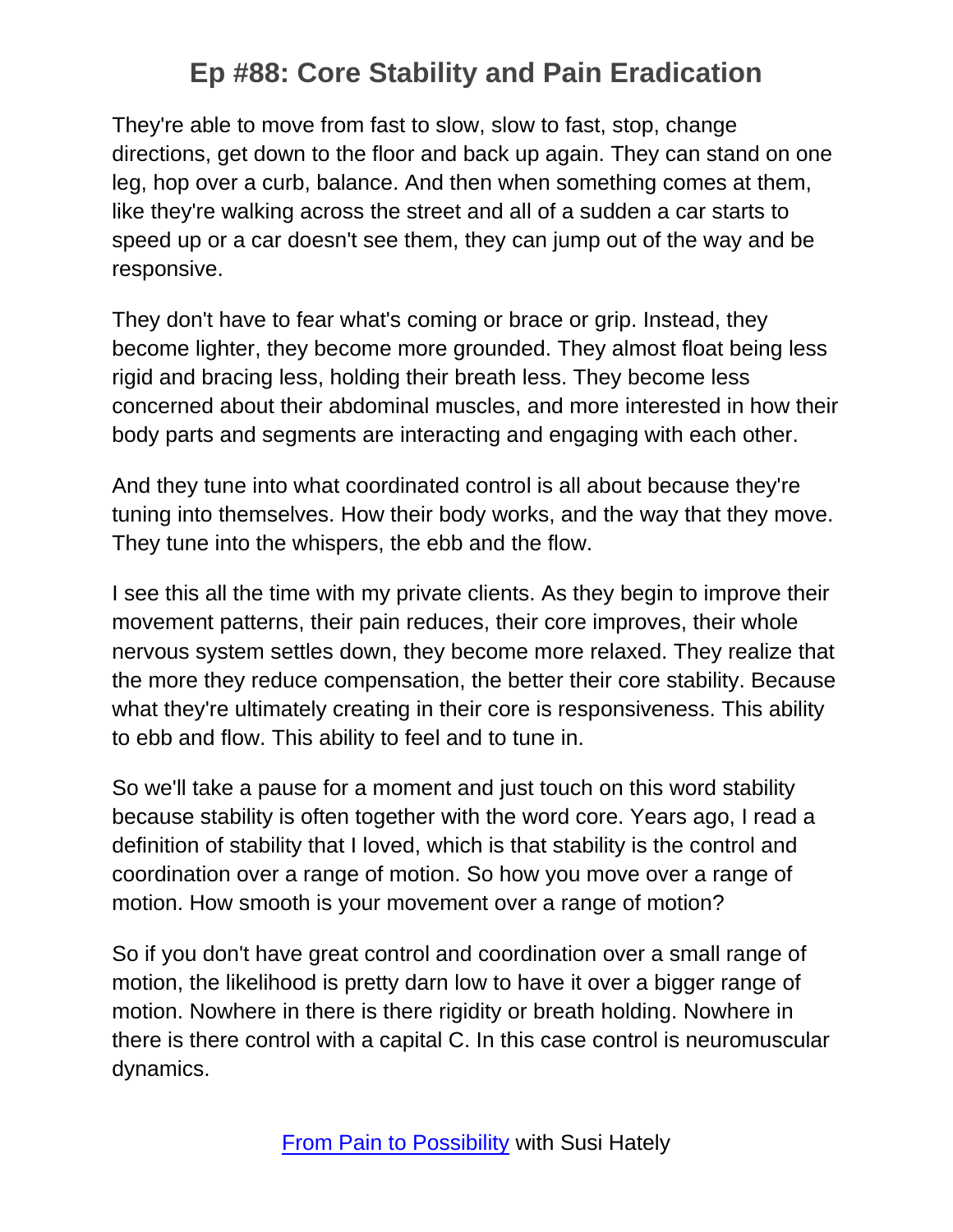What people begin to realize is as they tune into their core, into themselves, that they can discover and then change their neuromuscular dynamics. And they gain more confidence because as they do, their pain goes down. So core isn't something that holds us together or duct tapes us. But rather it enables us to become responsive. Because really, we don't need to be held together. And really, our system is meant to be responsive.

Jumping, moving, getting down, getting up, going down the stairs and up the stairs, taking stairs two steps at a time. There's less locking and loading, meaning like bracing with bigger power muscles like the lats or the abs, like the rectus abdominis, or the glutes, or the quads gripping and bracing. There's better breathing. Muscles are meant to be doing what they're supposed to be doing.

It's interesting, pre-pandemic in our certification program we had a physio come in with a real time ultrasound. And the real time ultrasound is the same ultrasound that is utilized when looking at kidneys and babies and such. And she was utilizing it to look at the way the muscles all interacted when we're talking about core. Particularly the inner core, so pelvic floor, transversus abdominis, diaphragm. And then how these muscles interrelate with the rectus abdominis and the obliques.

And what was interesting is she wasn't specifically looking at the pelvic floor and the transverses, but in relationship between those muscles, and the rectus abdominis, and the obliques. Because in reality, it's not isolating the rectus abdominis, they all work together in how they slide and move and contract relative to the other.

And what we could see on the ultrasound is when the transversus wouldn't kick in quite quickly enough, or the obliques would power over, or the rectus abdominis or power over, or the transversus would just be quiet. Or the pelvic floor would really pull up hard or not totally relax, or not engage at all. What became really interesting for people when they saw this was how each person connected with this area of their body in a totally different way.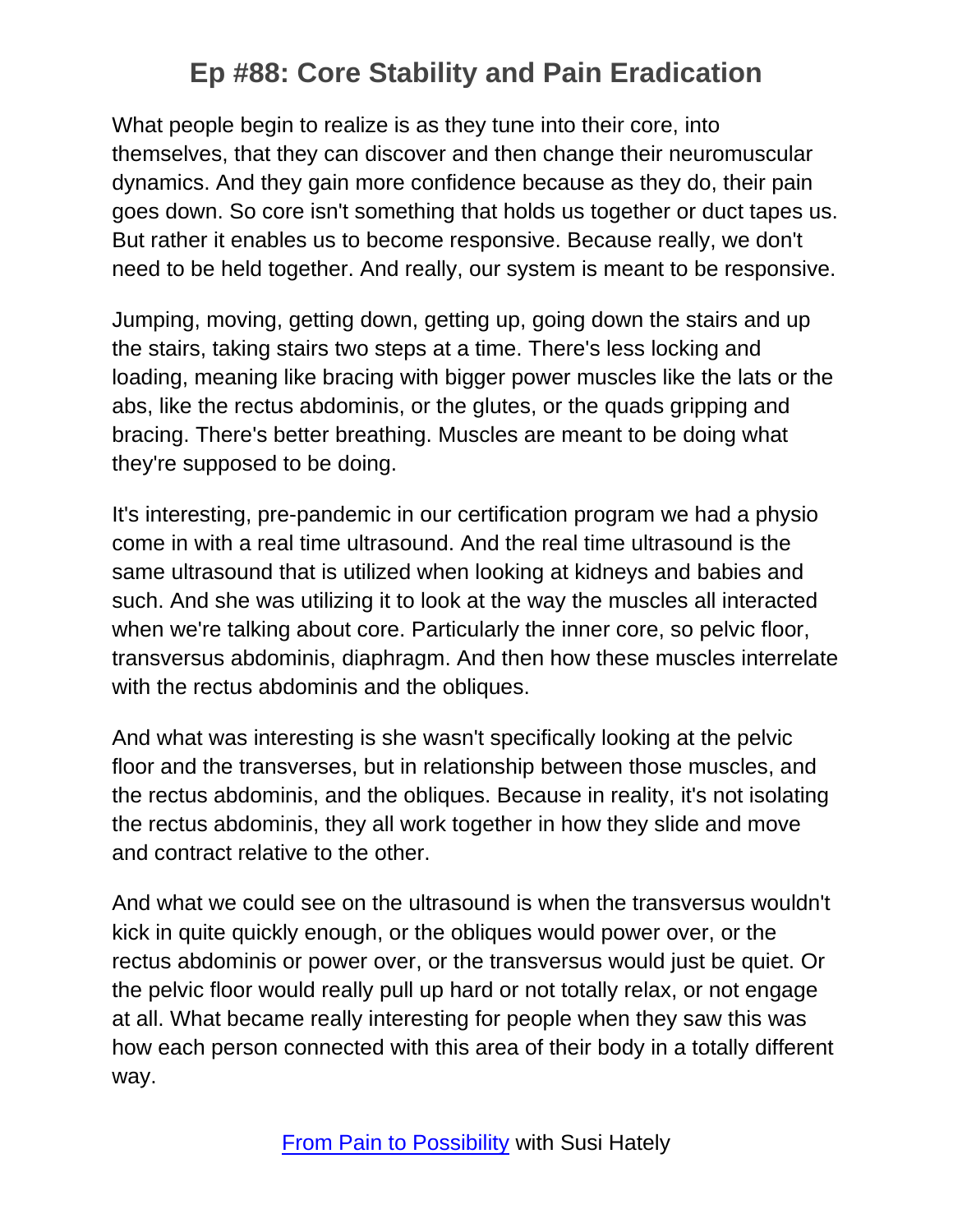And when the physio would connect with them with cueing, she cued them, each of them in an entirely different way. And each person found freedom. They found lightness and it opened their eyes in a huge way because they recognized that not all cues for core connection or core engagement or stability were going to work for all people.

Now, not surprisingly, it did lead to a little bit of agitation and frustration with well then how are we supposed to cue? Now what? And this was our opportunity to really open up the dialogue around you improve movement patterns. When you improve movement patterns, there's less tension, there's less bracing. There's less compensation and better neuromuscular coordination.

You, your body, becomes more responsive. The bigger muscles no longer have to compensate for smaller muscles. The superficial muscles no longer have to compensate for the deeper muscles. You naturally become stronger, it becomes easier.

And for some people it feels really odd for something to be easier and simple because so many people are looking for the supercalifragilisticexpialidocious. Because it's got to be hard, right? When in fact, it's actually quite simple. That as the health professional or the yoga teacher, what you're doing is you're watching the person who is in front of you.

You are connecting with that person and seeing their movement patterns. Because no matter the condition the person has that's leading them to need to improve their core, how everyone expresses their core is going to be different. I mean, we saw it on the real time ultrasound. And in all the years we had this physio coming in with a real time ultrasound, when we were pre-pandemic, every single person that I saw on that real time ultrasound engaged their core differently. The cues were different.

So the idea here is if you really want to help people reduce pain and improve their core, you've got to be able to address the person who is in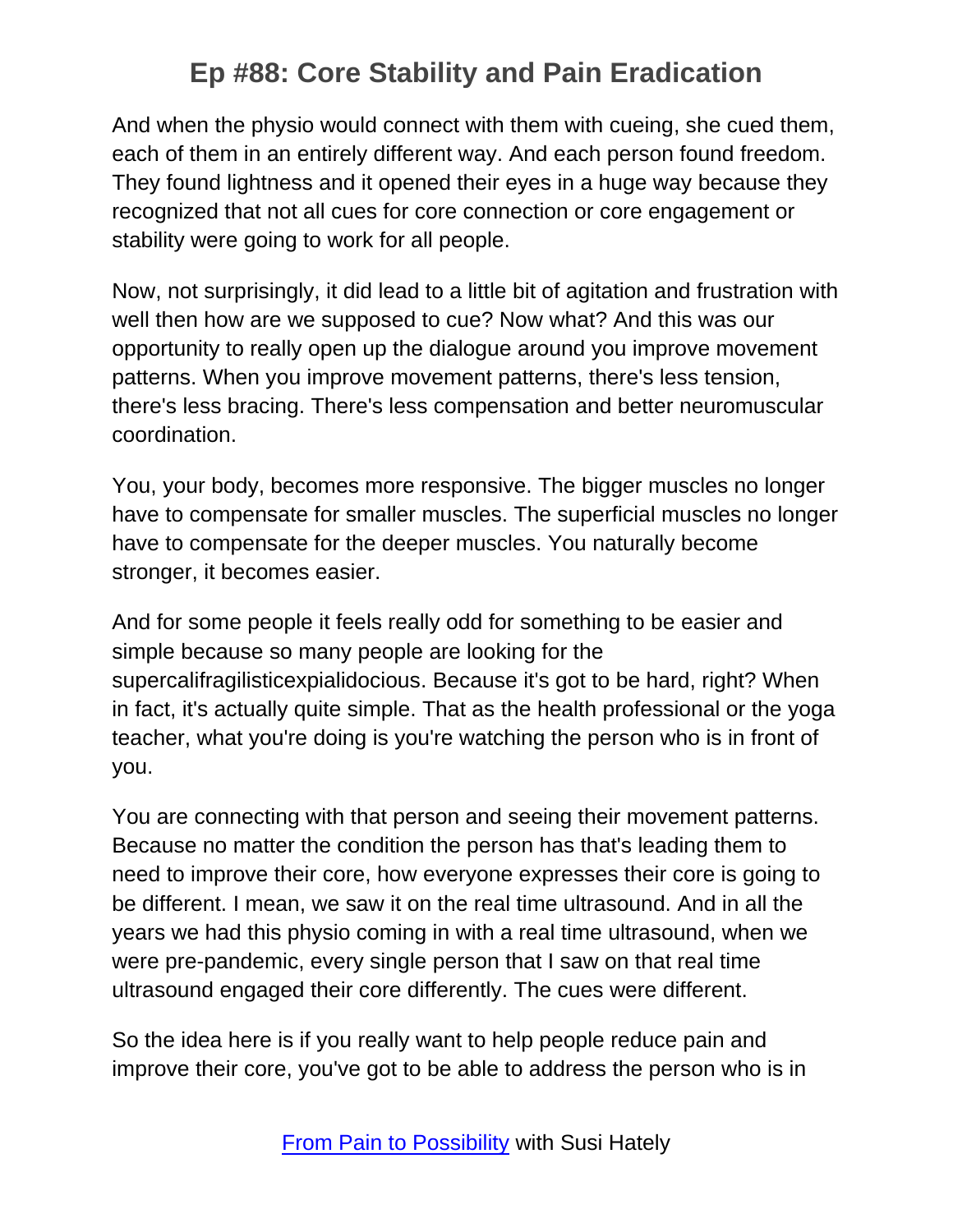front of you. Which is what we do inside of the certification and inside of the therapeutic yoga intensive.

And I'll just take a moment here that if that's interesting for you, if this conversation is getting very interesting for you and you want to build your skill as a professional at doing this, then email us at health@functionalsynergy.com and Kia can have a conversation with you about both of those programs and when one might be the fit for you in terms of really developing your skill with this for where you're at right now.

Because as a trainer, as a teacher, as a health professional who uses yoga therapeutically, the skill at really building your eyes to meet the person who's in front of you by really watching their movement pattern and knowing what it is that you're doing. By tuning into mechanical patterns and really recognizing what's driving them in their movement, that's how you help improve people's core. You're reducing the compensation patterns.

And as you reduce those compensation patterns, you're improving the responsiveness. And interestingly with pain, the correlation I have seen is that pain levels and compensation patterns are correlated. So as you reduce compensation patterns, you reduce pain. So interesting, do you see where we're going here?

Reduce pain as you reduce compensation patterns. Increase responsiveness, increase core stability. They're all related. And it's not that you have to go after core because your core improves as you improve your neuromuscular dynamics. Your core improves as you improve your movement patterns, less rigid, less bracing, less anticipatory locking and loading.

So I think about core as an overall movement experience. It arises out of moving better, it's lighter, it's easier, E-A-S-E dash I-E-R. So then how do I work with people in this way? So with my diastasis, my abdominal separation that came with my pregnancy with my twins, I over utilized my obliques in a major way.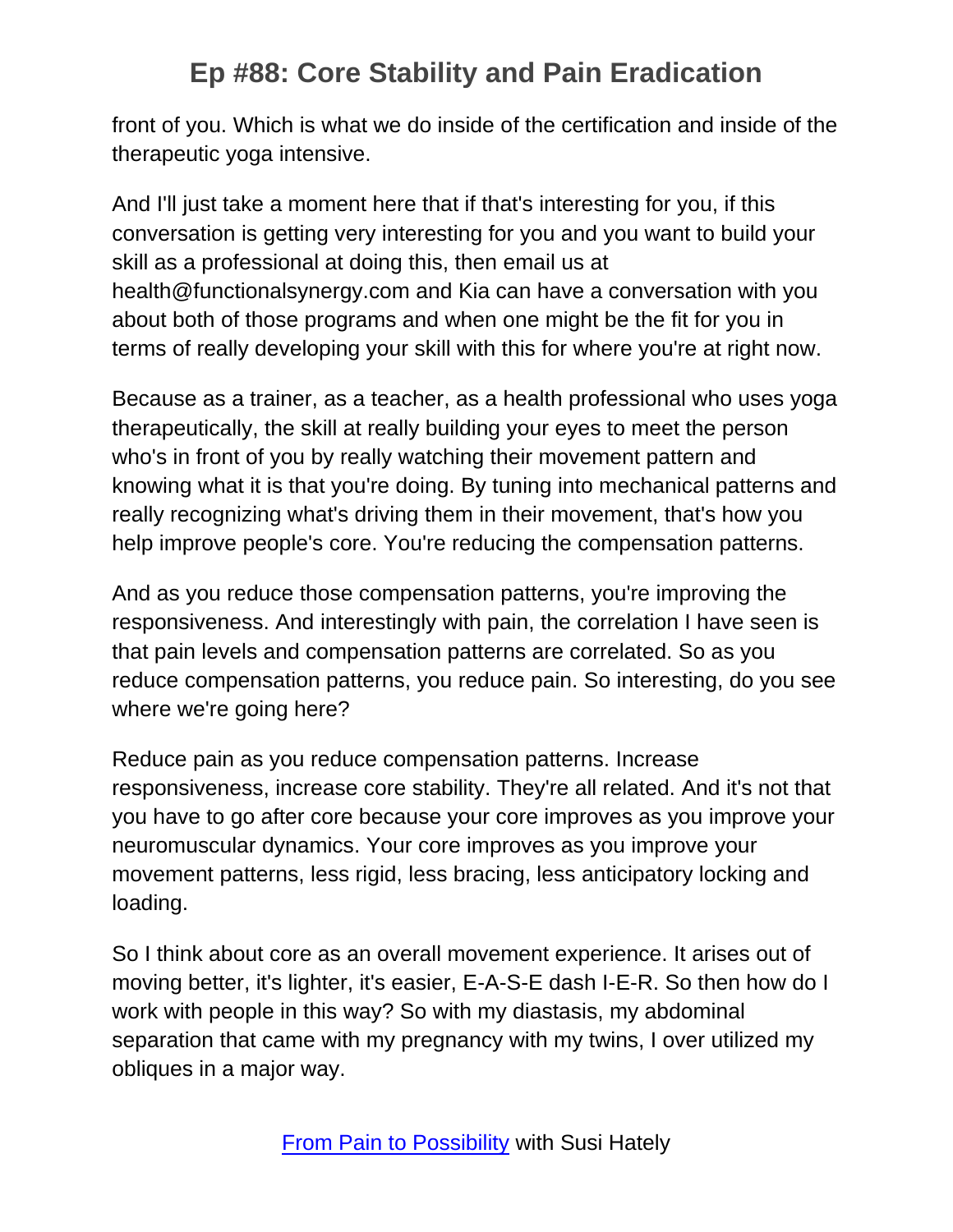And I know there's a lot of conversation out there about how it's not about closing the gap. But what I found is that when I was able to consciously start to reduce the work of my obliques, I was able to connect more into the central part of my abdomen.

That gap was not only able to close, but the tone of the abdominal muscles beneath that gap really started to tune in. This was so highlighted when I was working at improving my downward dog to my plank. And what I would find is I could actually do the whole range, I had the so-called "function" to do the movement from a growth external perspective.

But in reality, when I got to a certain angle through my shoulders and my hips, my diastasis separated more. I didn't have the control and coordination and what I ended up doing was grip in my ribcage. Now, luckily, I had the internal awareness to tune into that and I also had a postpartum physical therapist supporting me in my process.

So the idea here is that what I was able to do is feel into my abdomen as I was moving. I could feel when my core started to turn off, when my compensation started to kick in. And both were similar. I do share more about this in a previous episode and I talk about the physical therapist and the physical therapist who helped me. We've actually recorded an episode with her, Megan Jenkinson. And she's listed in the show notes. So go and find that in the show notes and you can listen more to my recovery as well as the work that she does.

The idea though is when I was able to tune into that, my abdomen became more toned, became more responsive. My pelvic floor didn't have to grip as much. Other areas of my body were able to tune in more effectively because I was able to move my body more appropriately. I was able to reduce the compensation, improve those neuromuscular patterns, less jaw gripping, easier breathing, less anticipation, less thought, and just more clarity, more connection.

It's this kind of work that I do with each person that I see, and then I train my trainees inside of the intensive and the certification program that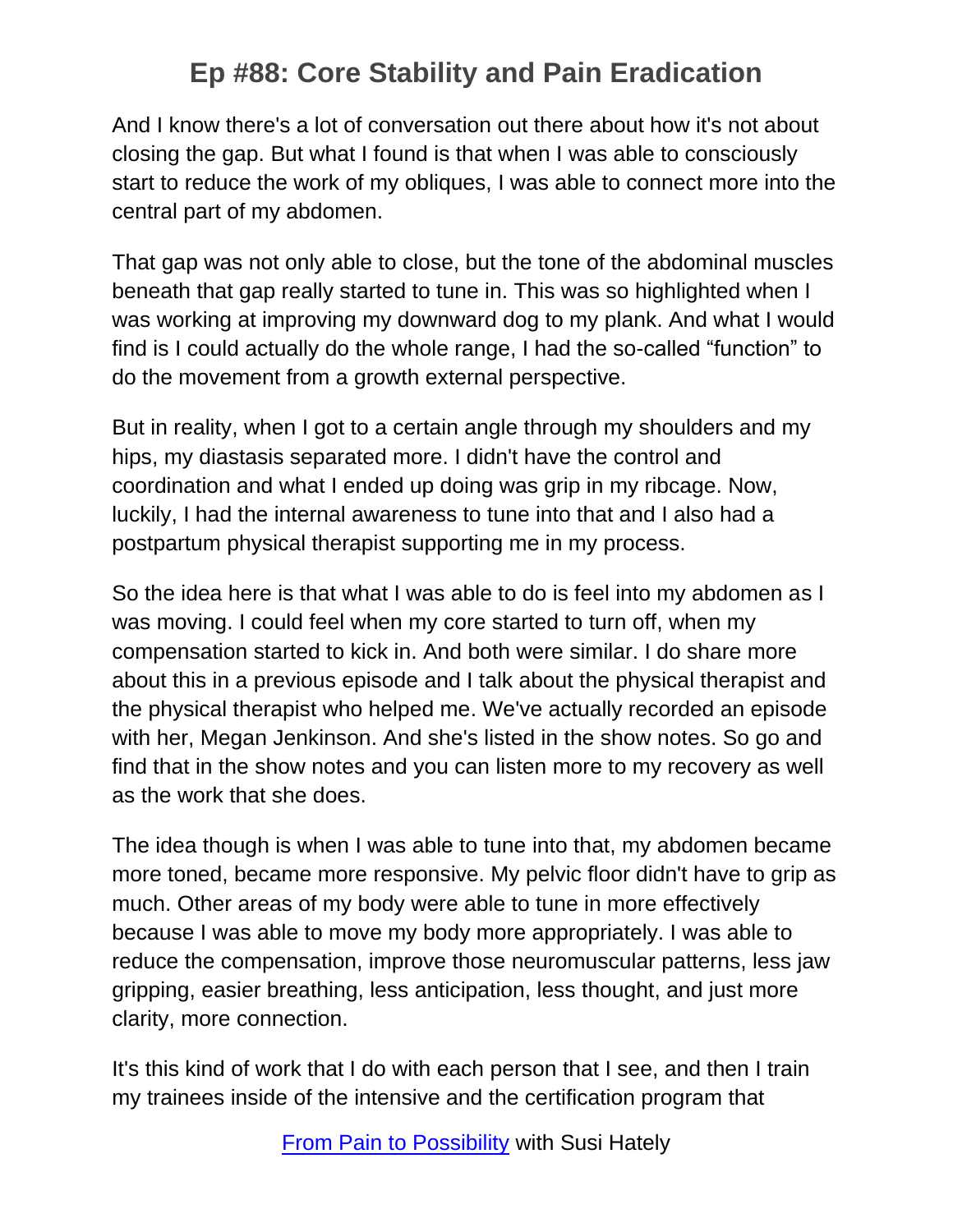whenever you are improving neuromuscular patterns, you are improving the efficiency of the mechanics. You are improving the efficiency of the overall body physics. And then what happens is you're able to absorb and dissipate the load so much better. And when that happens, there is a correlation in pain reduction.

So you don't have to live with pain. You don't have to have these separate constructs. You don't have to anticipate or wonder if your symptoms are coming back. Because as you tune into the compensation patterns that are contributing or correlating to your pain scenario, you also tune into the subtler feels of the ebb and the flow, your overall levels of depletion or fullness.

You're able to see your body as a battery. You're able to recognize that what the mind suppresses, the body expresses. You tune into so much more that your body is expressing. And when I harken back to the beginning of this episode when I said the people who are interested in this recognize that their pain is trying to tell them something.

Not that the tissue is damaged, but there is something to pay attention to. And sometimes it's this that they have to pay attention to, that their body is trying to whisper to them, or really rather scream at them. And they can tune into the whispers that are contributing to the scream. They can tune into what their mind might be suppressing that their body is expressing.

They begin to see the ebb and the flow, the correlation and connection between mind and body. They tune into the feeling as well as the biomechanical connection. And when you can do both, that is when you make tremendous gains. Because ultimately, we are more than a body. We are more than a brain. We are more than a mind. All of it works together. And you can use your movement patterns as a really objective way to tune in to those more subjective or nuanced things.

Now, as I've mentioned, if this resonates with you and you want to work more closely with me, either in a private setting or within our intensive or certification process, please send us an email. We would love, love, love to